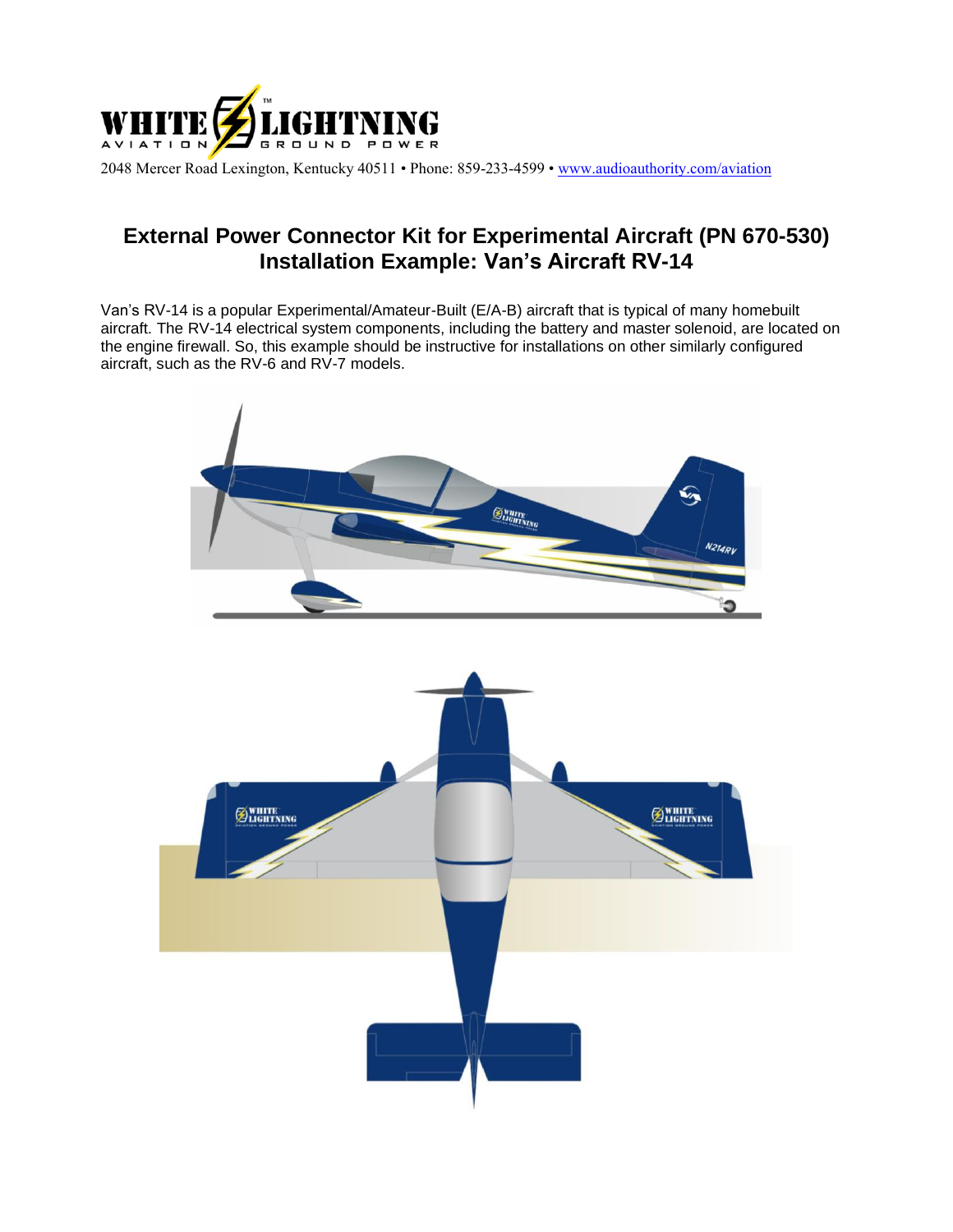For E/A-B aircraft, there is the need to energize the airframe for lower amperage tasks such as maintenance, database updates, flight planning, powered preflight, and the like, but NOT for engine starting. For this purpose, our Model M1435-EXP Mini-GPU includes a kit of components for the aircraft builder to install a quick connect harness to the airframe. Installing this DC power connector kit provides a convenient way to use external ground power and avoid discharging the ship's battery. **The electrical connection is ALWAYS wired to the battery/master solenoid/contactor, NOT directly to the battery**. That connection can be made to either the input or output side of the contactor, depending on whether the builder intends a connection for a ground power unit (GPU) or a maintenance type battery charger. See our website or GPU owner's manual for wiring diagrams and a full discussion of these tradeoffs.

Select a location to install the external power plug with proximity to the battery solenoid, convenient access from outside the aircraft, and protection from engine heat. In this case, access through the upper cowling's oil filler door meets these criteria. Visible through the oil filler door are two tubular steel members of the engine mount that provide a stable surface to attach a mounting plate for the power plug.



View through top cowling oil filler door opening holding SB-50 power plug in place to install.

A small mounting plate of sheet aluminum can be fabricated to mount the power plug and MS21919 tube clamps. It will be necessary to use spacers to separate the plug from the mounting plate to make room for the elastomeric dust cover's lanyard.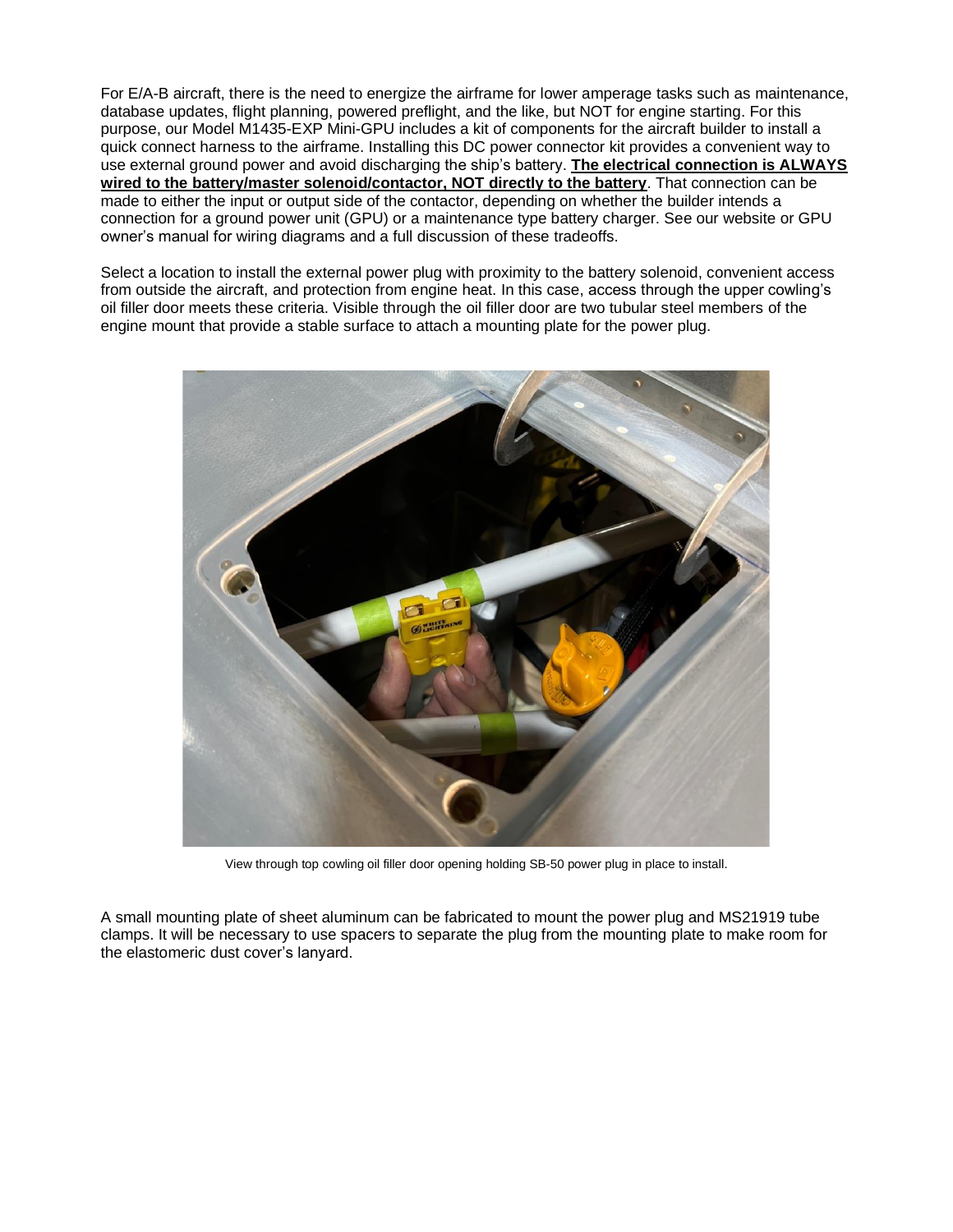

Several views of assembled power plug, dust cover and mounting plate. Example shows 6 AWG wire for 50A maximum current.

Using standard aviation hardware, secure the mounting plate to the engine mount tubes and position for good access and angle though the oil filler door. Connect the negative lead to the airframe ground, shown at the lower left (green arrow).



The battery contactor for the RV-14 is located on the left (pilot) side of the firewall. The positive lead from the external power plug (red wire) runs across the firewall and is connected, in this case, to the input side of the battery contactor (red arrow) to allow maintenance battery charging, and external ground power when the ship's Battery Master switch is turned ON.